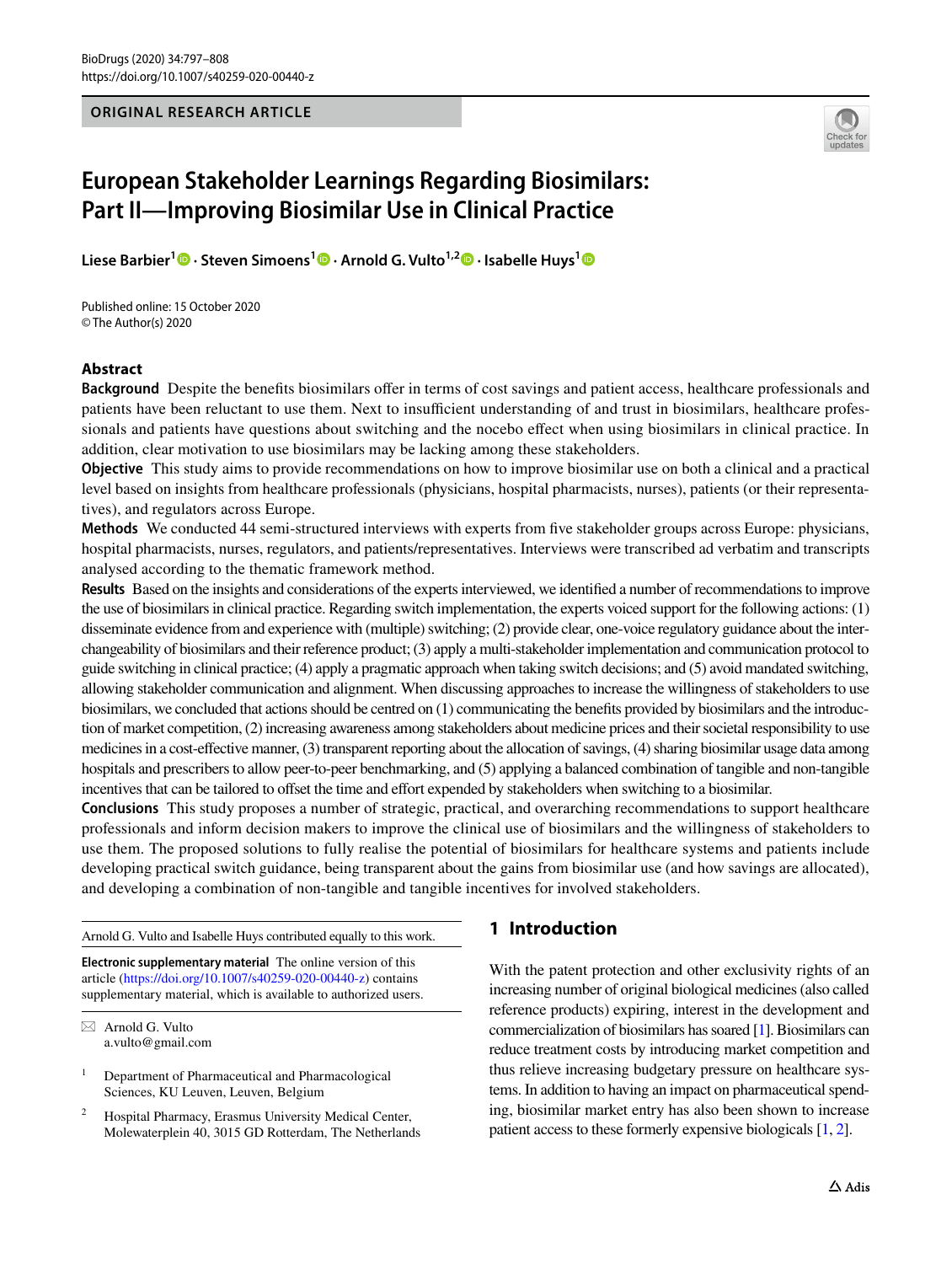#### **Key Points**

Despite the benefts ofered by biosimilars, they are not being widely adopted and prescribed. Healthcare professionals and patients have questions regarding the use of biosimilars, particularly regarding switching and the nocebo effect. In addition, prescribers may lack a clear motivation to use biosimilars.

This study proposes several strategic, practical, and overarching recommendations to support healthcare professionals and inform decision makers to improve the clinical use of biosimilars and encourage stakeholders to use them.

Developing practical switch guidance, transparently communicating the gains from biosimilar use (and how savings are allocated), and developing a combination of tangible and non-tangible incentives for involved stakeholders will contribute to realizing the full potential of biosimilars.

Since the frst biosimilar approval in Europe in 2006, more than 55 biosimilars have received marketing authorization in Europe [[3\]](#page-10-3). So far, rates of biosimilar use have varied across member states and product classes and in some cases have been limited [\[1,](#page-10-0) [4](#page-10-4)]. The diferences in uptake across European countries and regions may partly be explained by varying biosimilar (market entry) policies [\[1,](#page-10-0) [5](#page-10-2)]. Furthermore, despite the potential of biosimilars to positively impact expenditure and patient access, biosimilar adoption may be hampered by reluctance on the part of both healthcare professionals (HCPs) and patients to use biosimilars because of a lack of trust in and understanding of them [[6,](#page-11-4) [7\]](#page-11-5). In the frst article of this series on biosimilar multi-stakeholder insights, we provided recommendations on how to improve HCP and patient biosimilar understanding in Europe [[8\]](#page-11-7).

In clinical practice, HCPs are faced with questions regarding the use of biosimilars. As biological medicines are often used in chronic treatment settings, use of a biosimilar may involve switching a patient from a reference product to a biosimilar. Since their introduction in Europe, and especially with the introduction of monoclonal antibody biosimilars, the safety of switching a patient between highly similar but non-identical products has been questioned [\[9](#page-11-8)], and this has left HCPs uncertain about using biosimilars [\[6\]](#page-11-4). Several randomized, controlled and real-world studies have evaluated the efficacy, safety, and immunogenicity of switching from reference products to biosimilars. Overall,

the vast majority of studies did not indicate any major safety, efficacy, or immunogenicity issues associated with this  $[10, 10]$  $[10, 10]$  $[10, 10]$ [11](#page-11-1)]. However, a number of real-world studies have reported a relatively high therapy discontinuation rate among patients after switching, which was mostly attributed to the occurrence of the nocebo effect  $[10]$  $[10]$ . The nocebo effect is defined as a negative impact on the patient's perceived treatment outcome resulting from the patient's negative expectation about the (change in) therapy [[12](#page-11-2), [13\]](#page-11-3). To support HCPs and patients in their use of biosimilars, guidance on switch implementation and mitigation of the nocebo effect is required.

In addition, biosimilar use may be hampered by a lack of motivation among HCPs and patients, as stakeholders are unlikely to change behaviour without an incentive [\[6](#page-11-4), [7](#page-11-5)]. Although several European countries are testing gainsharing models, where savings generated from biosimilar competition are shared among stakeholders [[5\]](#page-10-2), experience with these arrangements remains fairly new [\[14\]](#page-11-6). Insights into the willingness of stakeholders to use biosimilars and the design of appropriate incentives may help decision makers improve biosimilar policy making.

This article is the second part of a study on European multi-stakeholder lessons regarding biosimilars. It aims to provide recommendations—based on insights from physicians, hospital pharmacists, nurses, patients (or their representatives), and regulators across Europe—on how to improve biosimilar use, both clinically (e.g. how to implement a switch) and practically (e.g. how to organize stakeholder incentives).

## **2 Methods**

This study consisted of 44 semi-structured interviews [described elsewhere [[8\]](#page-11-7) and included in the electronic supplementary material (ESM) 1] with biosimilar experts across fve stakeholder groups (physicians, hospital pharmacists, nurses, patients, and regulators) to gain insights about how to improve the clinical and practical use of biosimilars in Europe.

## **3 Results**

In total, 44 interviews were carried out. Participant characteristics are shown in ESM 1.

# **3.1 Towards Improved Biosimilar Use in Clinical Practice**

Stakeholder challenges and proposals to improve biosimilar switch implementation are shown in Fig. [1.](#page-2-0)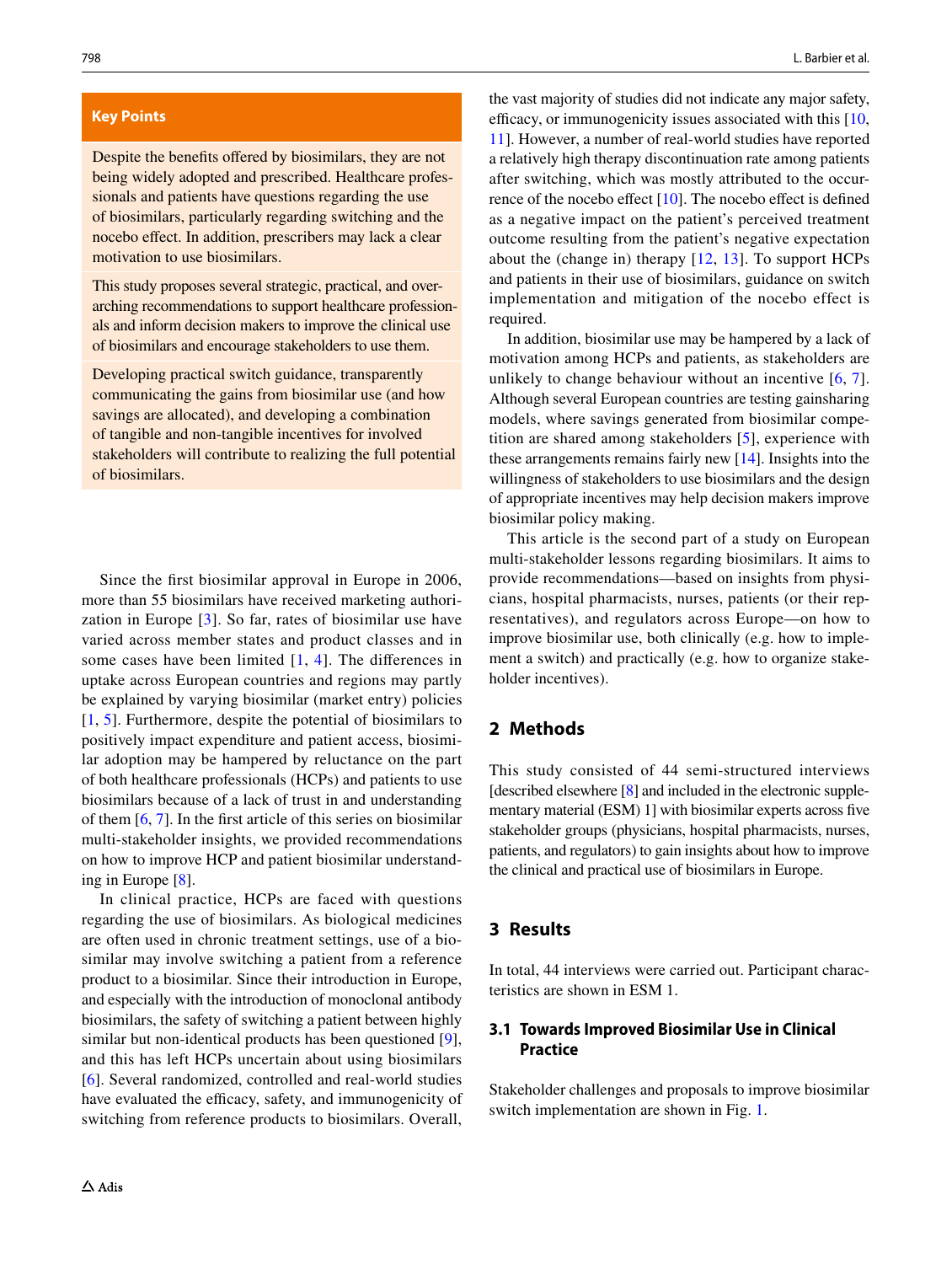#### **3.1.1 What to Consider When Deciding to Switch**

Most physicians, pharmacists, and nurses found that patients may be switched safely and felt reassured by the available data regarding switching. Although some patients also felt reassured by the available data, several remained hesitant about switching. Some patients requested studies over a longer timeframe to better evaluate the long-term effects of switching. Furthermore, the willingness to switch could depend on the product's complexity. Several interviewees argued that the uncertainty surrounding switching mostly resulted from misinformation from the pharmaceutical industry.

Several HCPs advocated for a pragmatic approach when deciding whether to switch. Initiating only bio-naïve patients with a biosimilar in certain cases, such as shorter treatment periods, was preferred: "It would be a lot of hassle and time investment to switch a patient in the last four months of [their] treatment." Also, several patients favoured only starting new patients with a biosimilar, regardless of the treatment setting (acute vs. chronic).

Forcing a switch was believed to be counterproductive and could result in distrust of biosimilars. Across stakeholders, most interviewees felt that the physician should remain in control of treatment decisions and be able to decide whether to switch based on individual patient circumstances. It was believed that giving patients the option to return to the reference product would reassure patients.

Several interviewees argued for continued monitoring and ensuring product traceability when switching.

### **3.1.2 How to Implement a Switch and Minimize the Nocebo Efect**

Almost all interviewees indicated that switching should follow a structured process that is agreed upon and carried out by an aligned HCP team. Several pharmacists explained that the switch should follow a stepwise approach. First, a discussion about the switch should be organized among the relevant stakeholders, allowing for shared decision making. Second, the patient should be informed that a switch will be organized at the next administration. Some interviewees referred to the Dutch Association of Hospital Pharmacists (NVZA) toolbox [\[15\]](#page-11-9) as a supporting tool to implement a structured switch. Careful planning was considered necessary: "building trust takes a lot of time, and only one incident to dissolve [it] again."

| How to overcome stakeholder hurdles related to switching in clinical practice                                                                                                                                                                                                  |                                                                                                                                                                                                                                                                                                                                                                                                          |  |  |  |
|--------------------------------------------------------------------------------------------------------------------------------------------------------------------------------------------------------------------------------------------------------------------------------|----------------------------------------------------------------------------------------------------------------------------------------------------------------------------------------------------------------------------------------------------------------------------------------------------------------------------------------------------------------------------------------------------------|--|--|--|
| <b>Stakeholder challenges</b>                                                                                                                                                                                                                                                  | <b>Stakeholder aligned recommendations</b>                                                                                                                                                                                                                                                                                                                                                               |  |  |  |
| Uncertainty about the safety of switching, partly due to<br>٠<br>misinformation and industry influence leading to a lack of<br>stakeholder confidence                                                                                                                          | Educate about and disseminate clinical switch data<br>Share positive switch experiences                                                                                                                                                                                                                                                                                                                  |  |  |  |
| Fear of losing control of treatment and traceability with<br>(multiple) switching                                                                                                                                                                                              | Involve physicians in the switch decision and avoid mandated/top-down<br>organized switching<br><b>Avoid frequent switches</b><br>Provide the opportunity for motivated exceptions<br>In some cases, it may be more pragmatic to only start bio-naïve patients<br>with the biosimilar (e.g. short treatment duration)                                                                                    |  |  |  |
| Guidance lacking or unclear about<br>$\bullet$<br>Switch implementation strategies<br>Nocebo effect management<br>$\bullet$<br>Switching and interchangeability (no overarching<br>$\bullet$<br>EU position, incomplete patchwork of position<br>statements on national level) | Develop and provide guidance about switching (protocol)<br>How to organize a structured switch approach<br>How to effectively communicate to the patient, circumventing a<br>possible nocebo effect<br>Develop one-voice regulatory interchangeability and switching<br>guidance<br>Increase collaboration between authorities and HCPs<br>Translate regulatory guidance into practical stakeholder info |  |  |  |
| HCP time and effort threshold to switch a patient<br>$\bullet$<br>A lack of motivation ("what's in it for me?")<br>$\bullet$                                                                                                                                                   | Design and implement a stakeholder incentive to lower threshold<br>Involve a specialized nurse to support the switch process                                                                                                                                                                                                                                                                             |  |  |  |
| Possible additional investment and time-to-market hurdle<br>٠<br>for developers to conduct additional switch studies beyond<br>licensing requirements as response to stakeholder<br>uncertainty                                                                                | Create stakeholder confidence about biosimilars to reduce the<br>$\bullet$<br>stakeholder need for additional data generation                                                                                                                                                                                                                                                                            |  |  |  |

<span id="page-2-0"></span>**Fig. 1** How to overcome stakeholder hurdles related to switching in clinical practice—proposed multi-stakeholder actions. *HCPs* healthcare professionals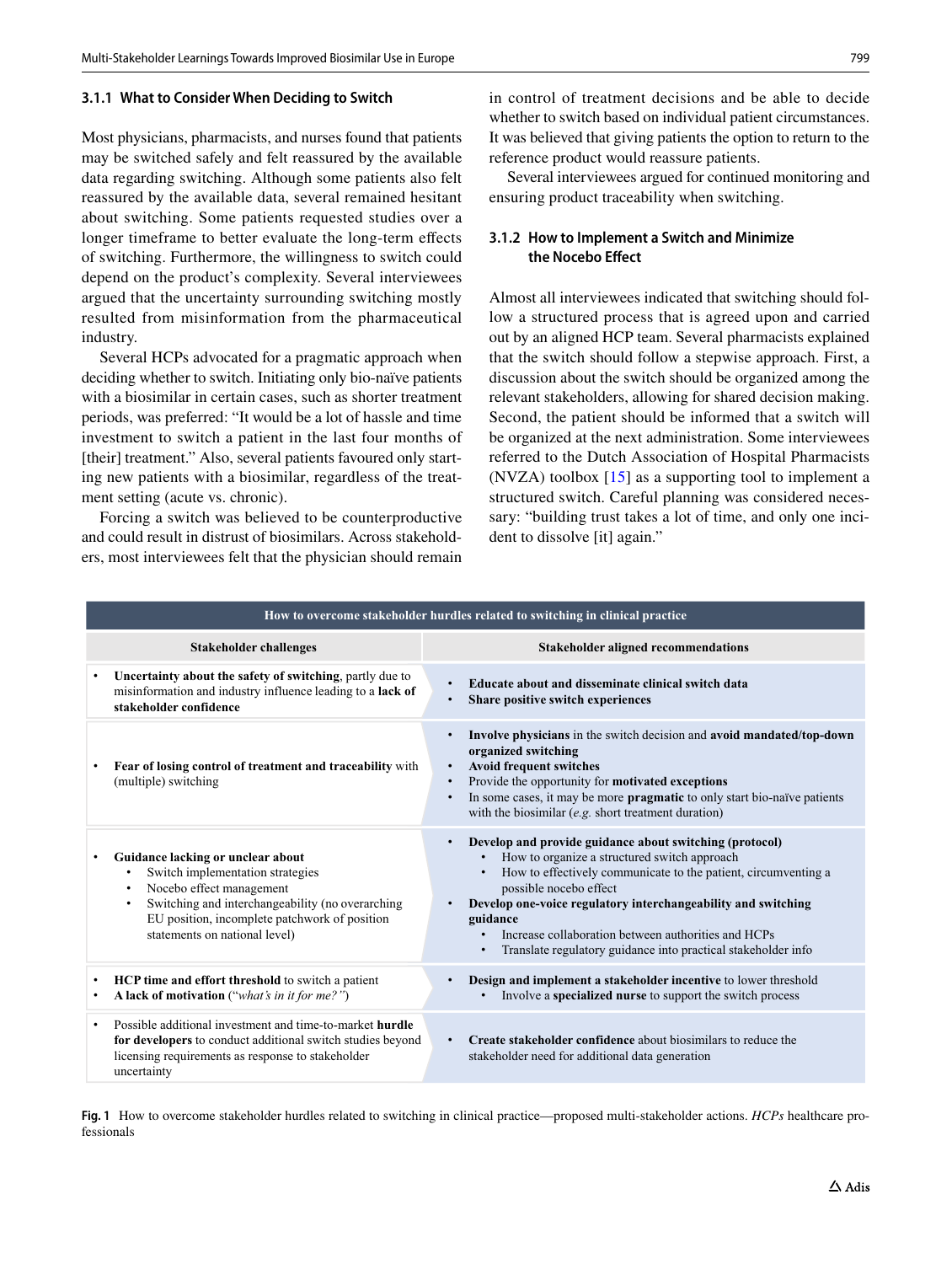Several interviewees contended that the HCP team must be well informed and educated to coherently communicate and transfer confdence to the patient. Informing patients with an aligned, unifed message was deemed essential. Verbal and non-verbal signals from HCPs could also impact the patient's perception: "If the nurse looks unsure and cannot respond satisfactorily to questions, it doesn't build patient's trust." Several interviewees believed that the physician's confdence is key to minimizing a nocebo efect, as "the patient is confdent when the physician is confdent." Moreover, a specialized nurse may help to guide the switch process more smoothly.

Several interviewees voiced that patient concerns and possible nocebo efects need to be taken seriously: "To patients, those efects feel very real" and "Switching them from an active drug that induced remission of a previously very impactful disease is very sensitive." One patient remarked that distinguishing between a nocebo-related and true side efect may prove challenging. Several interviewees mentioned that communication should be fully transparent to build trust between patient and provider.

Almost all interviewees mentioned that starting a dialogue with the patient and informing them about the switch is important. Several nurses, physicians, and regulators considered that dedicating time to explain the change to the patient was a necessity. Although interviewees generally agreed that patients should be informed about the switch, they disagreed about exactly how to involve them, with most believing that patients should not be involved in the decision making and others arguing that patients should be involved to reduce reluctance, avoid nocebo efects, and build trust in their HCPs.

There was no consensus over the level of detail that patients should receive about biosimilar concepts. One nurse argued, "If the HCP tells the patient that the medicine is good, it is not very interesting for the patient if it is an original drug or a biosimilar." Several nurses voiced that patient communication should not be overcomplicated: "Now we said 'Well, we don't have the original product, so we treat everybody with the biosimilar', and I haven't heard any problems." One nurse questioned the need to inform patients about biosimilars altogether: "It is an ethical problem. Must you inform patients when in fact there is no difference for them as far as you expect?" Another interviewee mentioned that no questions were asked when they switched to a flgrastim biosimilar: "Everybody called it another type of growth factor. As it was communicated that the product had all the same side effects and the same precautions were needed, there was no big deal about it." Several interviewees considered that striking a balance between the amount and type of information to provide to patients is challenging: "A patient might be triggered to think that there is something wrong if a lot of emphasis is put on the switch."

Most interviewees mentioned that patients need to be informed as to why a switch is being made and about its positive impact. Some interviewees counter-argued that not all patients are interested in the cost beneft. Furthermore, it was argued that it should be made clear to the patient that less expensive does not equal inferior when discussing the fnancial benefts of the switch.

Generally, it was believed that information should be centred on explaining that the biosimilar is equally as safe and efective as the reference product and that patients may expect the same outcomes. Both nurses and patients considered that reassurance regarding safety was important. Some regulators claimed that the nocebo efect may be minimized if HCPs and patients were informed that biosimilars are only authorized if their efficacy and safety profiles are shown to be equal to those of the reference product.

Several interviewees across the groups advised that information should include the practical implications for the patient: "what does the switch mean for the patient." It was mentioned that patients should be provided with a contact in case they have questions or experience adverse efects. Other patient-communication aspects that were deemed important were to inform patients in a timely manner, provide multiple opportunities to discuss the switch, and provide follow-up after the switch. Some patients mentioned that additional follow-ups could serve as opportunities to monitor for side effects.

It was stated that patient information should be understandable, readable, and concise. Layman's terms (such as those used in the patient biosimilar question  $\&$  answer brochure from the European Commission [EC] [[16\]](#page-11-10) or the Dutch Medicines Evaluation Board biosimilar booklet [\[17\]](#page-11-11), repeatedly mentioned as examples) should be used, and materials should be available in the patient's frst language. Providing written information that patients can read and re-read was considered important. Several interviewees argued that there is no one-size-fts-all approach for good patient communication and that tailoring the communication strategy and level of detail to the needs and wishes of the patient is important.

Several interviewees mentioned that special consideration should be given to patients who self-administer their therapy, as they may need to receive training about the injection device.

One physician argued that patient communication should focus on the medicine's international nonproprietary name, as this requires a less active mindset shift among patients when switching as physicians are able to maintain their treatment terminology.

Several HCPs and one patient mentioned that the patient's treatment outcome expectations should be managed, as response to treatment may naturally wane over time for certain types of medicines. Patient trust in the HCP may be negatively afected if this were to coincide with the timing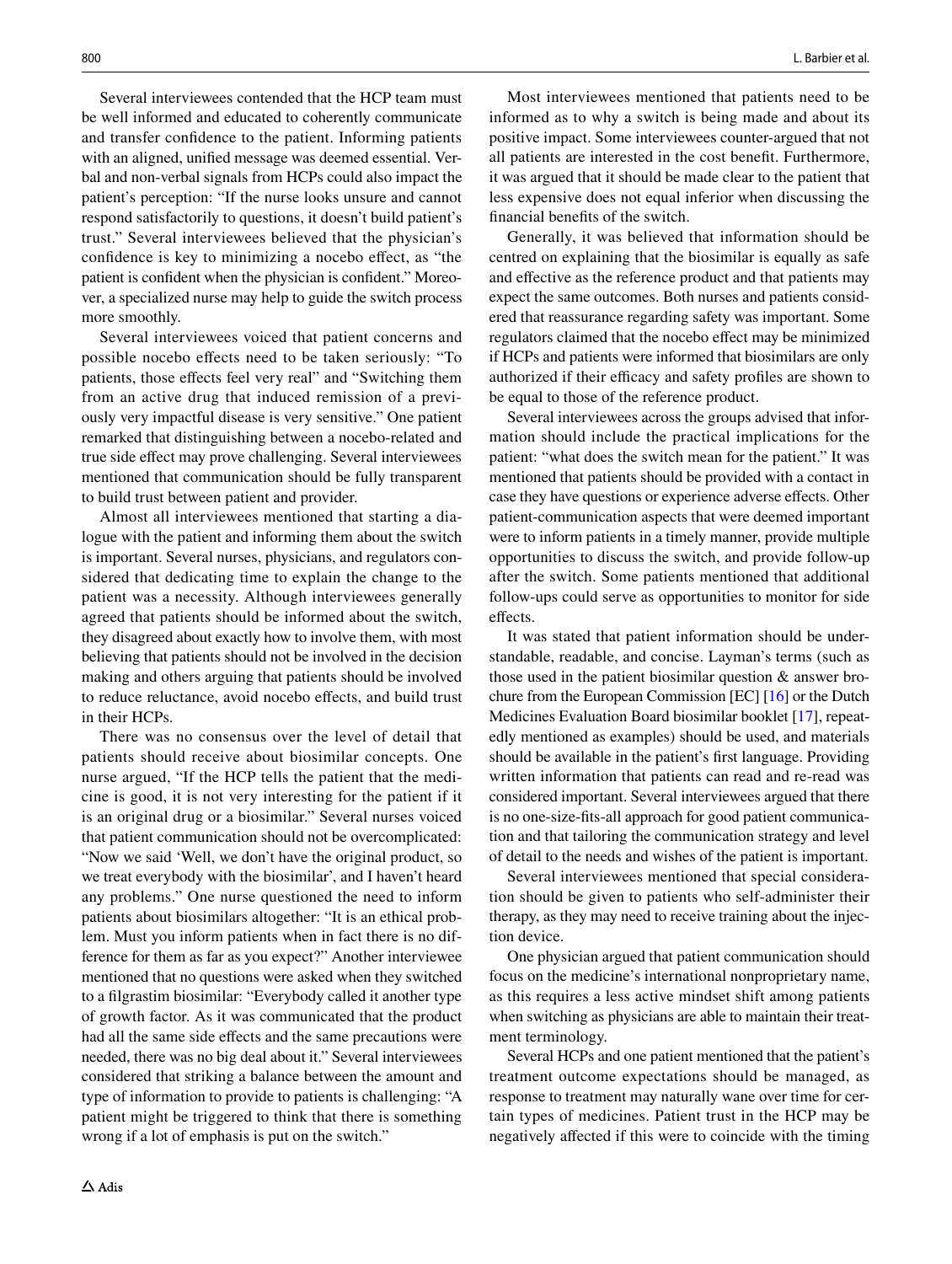of the switch: "It would only take one patient treated with infiximab that reached tolerance at the same time as the switch to undermine our complete programme."

Furthermore, interviewees mentioned that objectively assessing any changes before and after the switch by monitoring specifc disease parameters for certain product types and patients may help to reassure patients and HCPs throughout the switch process.

In summary, the general opinion was that a switching operation should be set up as a multi-stakeholder project, with clear decision lines, education for a unifed approach, and a well-planned implementation and follow-up procedure.

Figure [2](#page-4-0) provides a structured overview of key steps regarding switch management.

### **3.1.3 Multiple Switching, Switching Between Biosimilars of the Same Reference Product, and Switching Between Administration Routes**

Several HCPs and patients had reservations about multiple switching and indicated that constant changes should be avoided. It was argued that more information and data were needed because of a lack of experience with this. Some interviewees mentioned that data on multiple switches are increasingly being generated. Several physicians contended that multiple switching discussions are misused to "bring noise to the discussion," as it suggests that the physician could lose control over the process. Overall, most physicians and nurses maintained that frequent switches should be avoided because it could lead to traceability issues and confusion among the HCPs and patients involved. It was mentioned that agreements about multiple switching should be made with the payer or hospital: "Now we decide that we can switch everyone, but that we cannot switch again within the frst years. This is not based on evidence, it's based on distrust, thinking that there are long-term efects. Over the next years, a discussion about multiple switching is needed." Questions arose about what would be considered an acceptable interval between switches. Furthermore, several interviewees argued that a pragmatic approach should be taken to avoid multiple switching of patients receiving chronic treatment: "Patients cannot be switched all the time." Also, some reasoned that the cost savings of a second switch could be limited.

Most physicians and pharmacists considered switching between biosimilars of the same reference product acceptable: "For me it is the same as switching between reference product and biosimilar. You have again a high level of similarity." It was not deemed necessary to provide confrmatory

|                                                                                                                                                                                                                                                                                                                                                                                                 | Key elements on how to organize a switch in clinical practice and avoid the nocebo effect                                                                                                                                                                                                                                          |                                                                                                                                                                               |                                                                                                                                                                                                                     |  |  |
|-------------------------------------------------------------------------------------------------------------------------------------------------------------------------------------------------------------------------------------------------------------------------------------------------------------------------------------------------------------------------------------------------|------------------------------------------------------------------------------------------------------------------------------------------------------------------------------------------------------------------------------------------------------------------------------------------------------------------------------------|-------------------------------------------------------------------------------------------------------------------------------------------------------------------------------|---------------------------------------------------------------------------------------------------------------------------------------------------------------------------------------------------------------------|--|--|
| Allow tailoring based on the informational needs of the patient, no one-size-fits-all approach                                                                                                                                                                                                                                                                                                  |                                                                                                                                                                                                                                                                                                                                    |                                                                                                                                                                               |                                                                                                                                                                                                                     |  |  |
| Set up a structured switch plan                                                                                                                                                                                                                                                                                                                                                                 | Inform the patient                                                                                                                                                                                                                                                                                                                 | Organize the switch<br>moment                                                                                                                                                 | Provide follow-up moment                                                                                                                                                                                            |  |  |
| Manage the switch as a project<br>with assigned responsibilities<br>feedback on<br>and<br>regular<br>progress<br>multi-stakeholder<br>Apply<br>a -<br>٠<br>shared<br>decision-making:<br>align with all<br>involve and<br>stakeholders<br>(physicians,<br>(hospital) pharmacists, nurses,<br>hospital management, $)$<br>Ensure that the HCPs team is<br>$\bullet$<br>well informed and trained | What to communicate<br>$\bullet$<br>Explain the reasons behind the<br>switch, illustrating the positive<br>impact<br>Explain that the product is<br>equally safe and effective<br>$\bullet$<br>Explain<br>practical<br>any<br>implications (e.g. difference in<br>injection device)<br>Explain what to do in case of<br>complaints | Apply standard of care<br>If applicable, train patient on<br>$\bullet$<br>new injection device<br>Plan the switch moments over<br>time (not all patients at the same<br>time) | <b>Routinely follow up the patient</b><br>Provide the opportunity for a<br>follow-up<br>communication<br>moment (telephone/in person) to<br>the patient<br>Provide opportunity to report<br>back any adverse events |  |  |
| Communicate with one voice, to<br>٠<br>ensure a good information and<br>trust transfer to the patient                                                                                                                                                                                                                                                                                           | How to communicate<br>Communicate with a focus on<br><b>INN</b><br>Communicate in a transparent<br>٠<br>and honest way<br>Provide<br>understandable.<br>$\bullet$<br>readable, concise information<br>Provide written information in<br>$\bullet$<br>the patient's mother tongue<br>Take time to explain<br>$\bullet$              |                                                                                                                                                                               |                                                                                                                                                                                                                     |  |  |

<span id="page-4-0"></span>**Fig. 2** Key elements on how to organize a switch in clinical practice and avoid the nocebo efect—multi-stakeholder insights. *HCPs* healthcare professionals, *INN* international nonproprietary name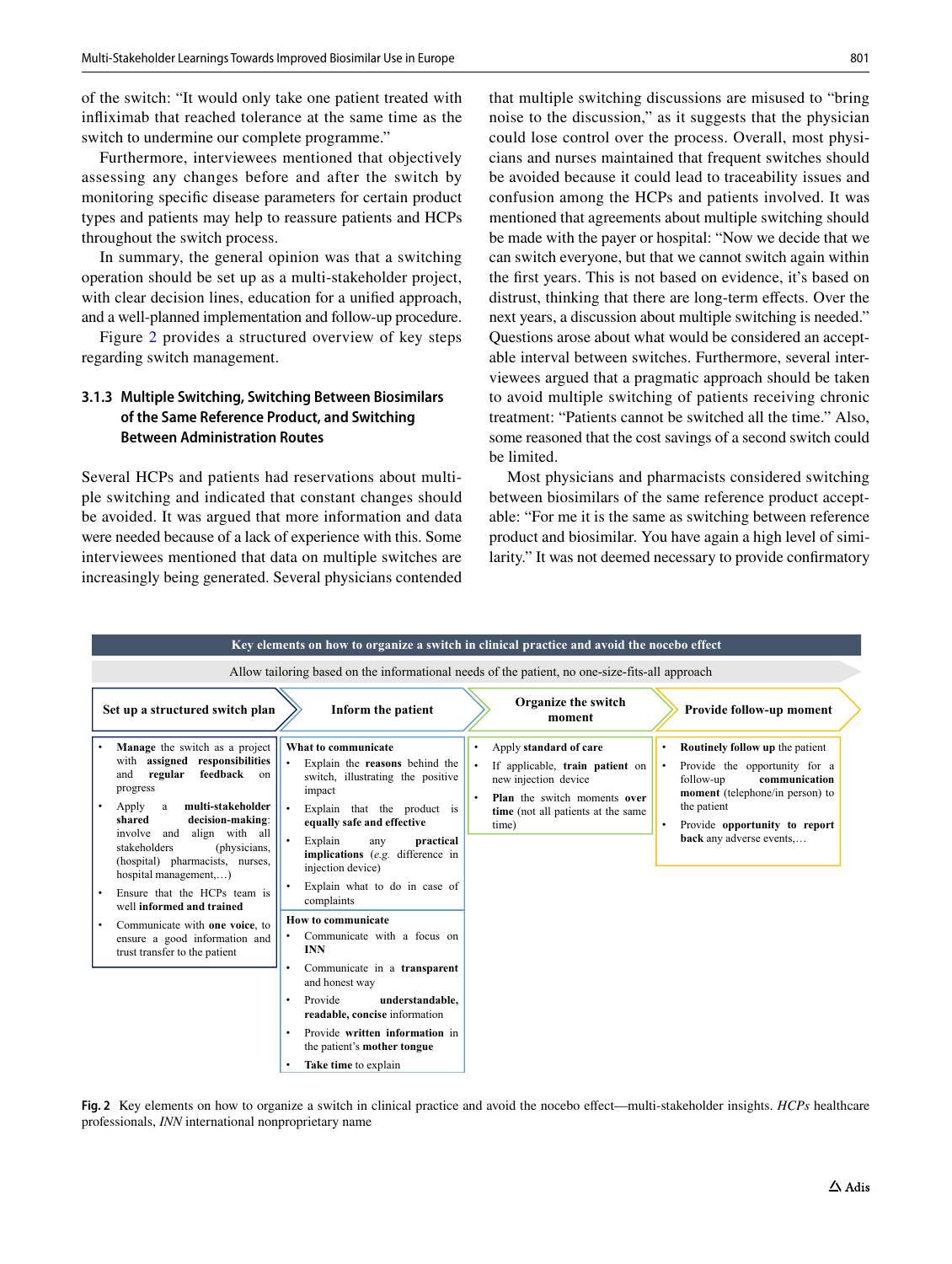data in this regard. Sharing experiences and registries of biosimilar-to-biosimilar switches was considered informative for stakeholders. Some regulators doubted that developers would be interested in investing in biosimilar-to-biosimilar switch studies. Most nurses were hesitant about biosimilarto-biosimilar switching because of a lack of practical experience with this.

It was argued that switching between diferent administration routes (i.e. from subcutaneous to intravenous products or vice versa) occurred often in clinical practice and that physicians considered it clinically unproblematic. However, changes at organizational and logistical levels would be required. In addition to these practical considerations, it was suggested that the patient's preference should be considered, as the change could have an impact on the patient's life (e.g. home vs. hospital administration, or the level of contact with HCPs). Most interviewees would prefer to maintain patients receiving subcutaneous treatments on their current treatment but start treatment-naïve patients with the lowerpriced intravenous formulation. In contrast, one pharmacist argued that it would be fair to ask patients to switch back to intravenous administration if it would allow more patients to be treated. Participants also argued that, depending on the hospital's organisation, any discounts provided by biosimilar competition for intravenous products would need to ofset the possible increase in day clinic costs.

## **3.1.4 Stakeholder Opinions Regarding Substitution for Biologicals**

Overall, most physicians and pharmacists were not against pharmacist substitution per se, provided that the physician is informed about the change, stressing the importance of physicians remaining in control over the treatment. Several patients also emphasized that the patient should be informed about any change. Physicians strongly opposed automatic substitution (i.e. change by the pharmacist without informing the physician), as this would lead to a loss of control and possibly to multiple subsequent transitions. Most nurses did not object to substitution as they deemed it a physician/ pharmacist decision and responsibility: "If we agree that biosimilars are as safe and efective as the originator, and we can treat more people and reduce the cost for the healthcare system, why shouldn't we do automatic substitution?"

Overall, several interviewees considered that substitution practices for biologicals would likely evolve over time and perhaps be introduced in the future. Most interviewees emphasized that introducing substitution for [monoclonal antibody (mAb)] biologicals would be premature, as the level of trust in biosimilars is still considered too fragile: "Everyone is still learning about biosimilars." Enforcing or prematurely introducing substitution could negatively afect the acceptance of biosimilars. Most pharmacists compared the discussions about substituting biologicals with those at the time of generic market entry. Similarly, the debate was considered to stem from fears that the patient would not respond as well to the treatment and that there would be problems tracking which product the patient receives. Another pharmacist argued that, as the originator also changes over time because of manufacturing changes, the patient is already exposed to diferent versions over time.

In addition to psychological considerations, several regulators and pharmacists explained that organizational and policy barriers exist: "Substitution could be done, but the conditions need to be appropriate." An information system that allows good pharmacist–physician communication is necessary. Furthermore, some pharmacists mentioned that a clear mandate from national authorities is required. Several interviewees also stated that an adequate system for reporting adverse reactions is essential. Pharmacists should also be trained to educate patients about a possible (change in) injection device. Alternatively, specialized pharmacies could be nominated to carry out substitution.

Furthermore, interviewees also noted that diferentiation between therapeutic areas and product types could be applied (proportionality of risk) and physicians should be allowed to veto a substitution if appropriately motivated. For example, where product effects are known to possibly wane over time, development of tolerance at the time of substitution could adversely afect the patient–HCP relationship.

Stakeholder considerations regarding substitution for biologicals are shown in Fig. [3](#page-6-0).

# **3.2 Towards Improved Stakeholder Willingness to Use Biosimilars: Biosimilar Value Proposition and Stakeholder Incentives**

Stakeholder-specifc considerations are presented in Figs. [4](#page-6-1) and [5](#page-7-0).

# **3.2.1 Reasons to Use Biosimilars and Possible Diferentiators Between Products**

Generally, the lower price of biosimilars was recognized as the most important beneft, with some viewing it as the only beneft. Several interviewees acknowledged that, with the introduction of market competition, savings could also be derived from reduced prices for reference products. Some interviewees argued that biosimilars should not be favoured per se over the reference product, as the price of the reference product will generally also decrease.

Interviewees often mentioned that lower treatment prices could translate to improved patient outcomes as more patients could be treated within the same budget or patients could be treated earlier in the treatment pathway as it becomes more cost efective to do so.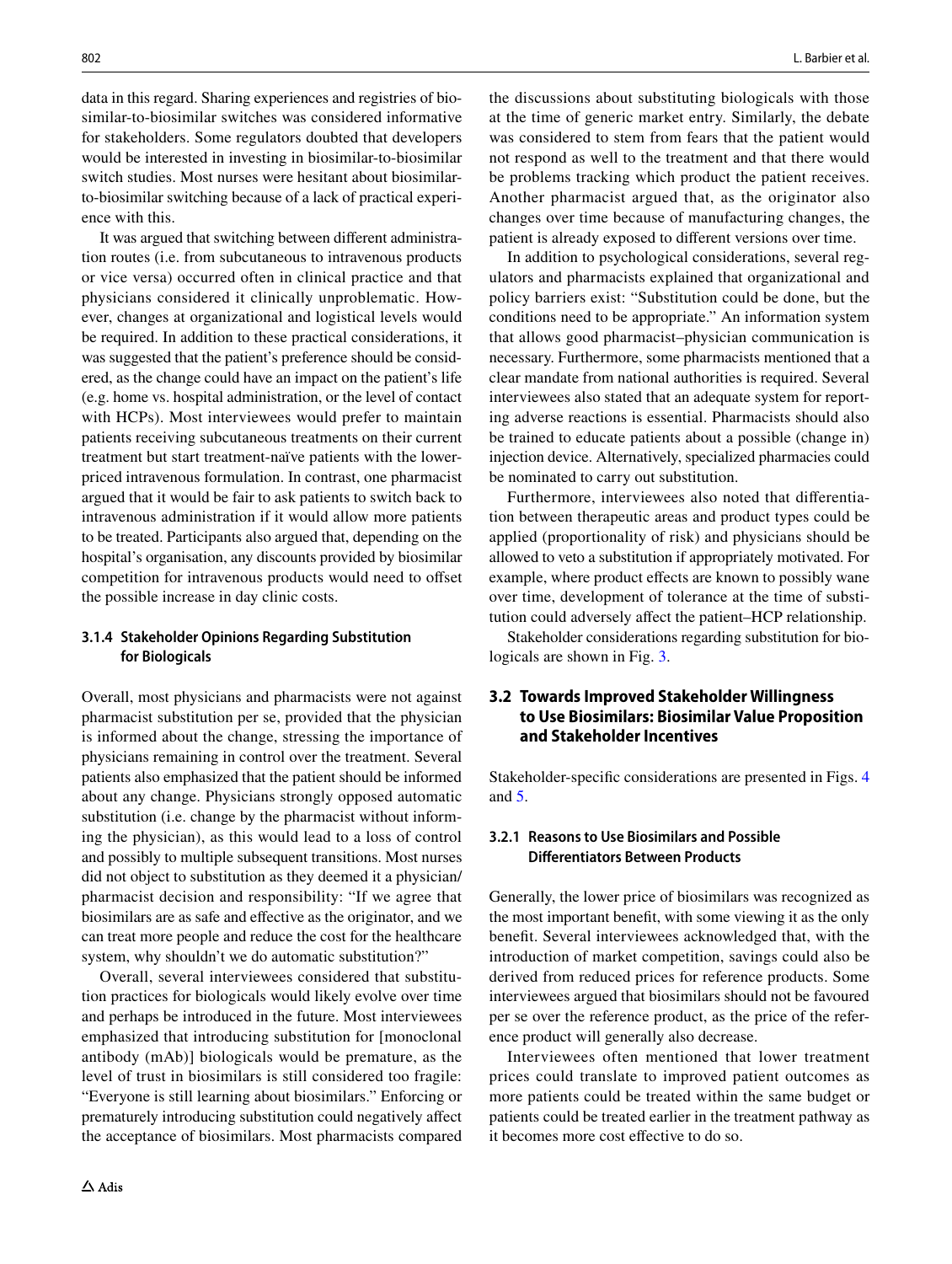| Stakeholder considerations about (automatic) substitution                                                                                                                                                                            |                                                                                                                                                                                                              |  |  |
|--------------------------------------------------------------------------------------------------------------------------------------------------------------------------------------------------------------------------------------|--------------------------------------------------------------------------------------------------------------------------------------------------------------------------------------------------------------|--|--|
| Stakeholder considerations about current context                                                                                                                                                                                     | <b>Outlook on possible future substitution</b>                                                                                                                                                               |  |  |
| <b>Emotional barriers</b><br>More trust and experience with biosimilars may need to be.<br>gained by stakeholders before introduction of substitution                                                                                | Could be considered in future years when practical and emotional<br>barriers are addressed<br>Elements on how to organize:<br>٠                                                                              |  |  |
| Physicians fear to lose control over treatment<br>Current landscape considered too fragile<br><b>Practical barriers</b>                                                                                                              | Always inform the physician: no automatic substitution<br>Allow motivated exceptions for specific products or patients<br>Clear mandate from the National Competent Authority                                |  |  |
| Pharmacists and systems (e.g. physician-pharmacist)<br>communication systems outside of the hospitals) may be<br>insufficiently prepared<br>In most European countries, no mandate given to pharmacists to<br>substitute biologicals | Practical communication system between physician and<br>٠<br>pharmacist<br>Reliable system for reporting of adverse events<br>Patient counseling by pharmacist in case of change in injection<br>٠<br>device |  |  |

<span id="page-6-0"></span>

| What are advantages offered by biosimilars according to stakeholders?                                                                                                                                                                                                                                                                                                                                                                        |                                                                                                                                                                   |                                                                                                                                                        |                                                                                                                                                            |  |  |
|----------------------------------------------------------------------------------------------------------------------------------------------------------------------------------------------------------------------------------------------------------------------------------------------------------------------------------------------------------------------------------------------------------------------------------------------|-------------------------------------------------------------------------------------------------------------------------------------------------------------------|--------------------------------------------------------------------------------------------------------------------------------------------------------|------------------------------------------------------------------------------------------------------------------------------------------------------------|--|--|
| Depending on the region/country, the value offered by biosimilars (balance between benefits) may be different                                                                                                                                                                                                                                                                                                                                |                                                                                                                                                                   |                                                                                                                                                        |                                                                                                                                                            |  |  |
| <b>Towards savings</b>                                                                                                                                                                                                                                                                                                                                                                                                                       | Towards the patient/care                                                                                                                                          |                                                                                                                                                        | <b>Towards innovation</b>                                                                                                                                  |  |  |
| Increased patient access to<br>biological treatment<br>$\bullet$<br><b>Lowered treatment costs</b><br>More patients treated within<br>$\bullet$<br>Lower priced biosimilar<br>$\bullet$<br>the same budget<br>$\bullet$<br>Price competition upon<br>$\bullet$<br>Earlier treatment of patients<br>$\bullet$<br>biosimilar market entry<br>with a biological due to<br>Lower priced<br>improved cost-effectiveness<br>$\bullet$<br>$\bullet$ | <b>Improved delivery of care</b><br>Support from specialized<br>nurse<br>Differentiation and<br>improvements in injection<br>device<br>Value-added services (e.g. | <b>Reinvestment of savings in</b><br>reimbursement of innovative<br>medicines<br>Innovation in biologicals<br>development (product<br>differentiation) |                                                                                                                                                            |  |  |
| reference product<br>Lowered prices in<br>$\bullet$<br>broader therapeutic                                                                                                                                                                                                                                                                                                                                                                   | (advancing therapy to an<br>earlier treatment-line)                                                                                                               | disease programs to enhance<br>patient adherence)**                                                                                                    | New administration routes<br>$\bullet$<br>New indications<br>$\bullet$<br>New formulations***<br>$\bullet$<br>Next-generation<br>$\bullet$<br>biologics*** |  |  |
| $class*$                                                                                                                                                                                                                                                                                                                                                                                                                                     | Lowered patient co-payment                                                                                                                                        | Plurality in suppliers,<br>beneficial in case of shortages                                                                                             |                                                                                                                                                            |  |  |

<span id="page-6-1"></span>**Fig. 4** What are the advantages ofered by biosimilars according to stakeholders? Asterisks indicate possible benefts from biosimilars mentioned in the literature that were not mentioned during the expert interviews. \*QuintilesIMS [[32](#page-11-12)]; \*\*Simoens and Cheung [[33](#page-11-13)]; \*\*\*Dutta et al. [[34](#page-11-14)]

Some interviewees reasoned that biosimilar savings could create budgetary headroom for the reimbursement of innovative medicines. Some mentioned increased freedom for physicians to prescribe new therapies as a beneft.

Some interviewees argued that reasons to use biosimilars will vary regionally. In regions with good access to biological therapies, savings derived from biosimilar use are expected to be reinvested in the reimbursement of innovative medicines, whereas in regions with limited access, biosimilar entry could translate to increased patient access.

Several physicians and regulators indicated that biosimilars could also improve delivery of care, including improvements in the administration device or by providing administration routes that do not (yet) exist with the reference product. Furthermore, packaging diferences can potentially impact positively on patient co-payments (e.g. introducing more units per package while retaining the same out-of-pocket cost). Respondents thought these diferentiation strategies could stimulate originator companies to also introduce extra services, and one patient mentioned that the availability of diferent products could positively impact the patient's product choice.

Some pharmacists mentioned that the availability of biosimilars (i.e. the presence of diferent suppliers of the product) could also be benefcial to secure supply in case of shortages.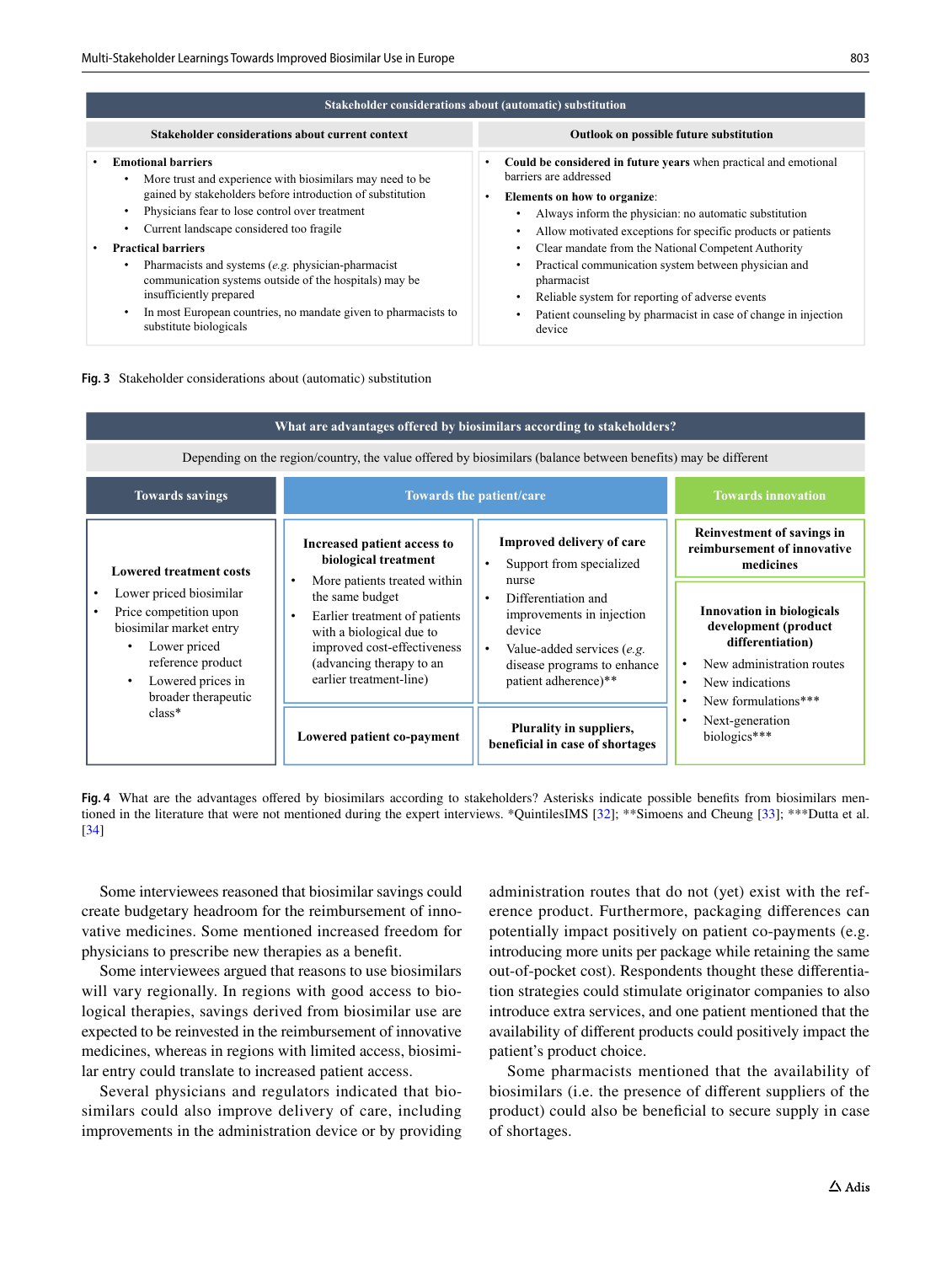| How to motivate stakeholders – a balanced combination of non-tangible and tangible incentives                                                                                                                                                                                                                                                                                                                                                                                                                                                                                                                                                                                                                                                                               |                                                                                                                                                                                                                                                                                                                                                                                                                                                                                                                                                                        |  |  |
|-----------------------------------------------------------------------------------------------------------------------------------------------------------------------------------------------------------------------------------------------------------------------------------------------------------------------------------------------------------------------------------------------------------------------------------------------------------------------------------------------------------------------------------------------------------------------------------------------------------------------------------------------------------------------------------------------------------------------------------------------------------------------------|------------------------------------------------------------------------------------------------------------------------------------------------------------------------------------------------------------------------------------------------------------------------------------------------------------------------------------------------------------------------------------------------------------------------------------------------------------------------------------------------------------------------------------------------------------------------|--|--|
| Non-tangible incentives                                                                                                                                                                                                                                                                                                                                                                                                                                                                                                                                                                                                                                                                                                                                                     | Tangible incentives/gainsharing                                                                                                                                                                                                                                                                                                                                                                                                                                                                                                                                        |  |  |
| Creating HCP awareness about treatment costs<br>Calling on/enforcing the societal responsibility to prescribe in a cost-<br>effective manner<br>Stimulate the "what is best for society" perspective<br>Reinvest savings derived from biosimilar use (predominantly) in the<br>healthcare system<br>Correct application and transparent organization of tender<br>procedures<br>Reporting transparently about the gains from biosimilar introduction<br>Visualize and report about benefits<br>Communicate about allocation of savings<br>Reporting usage data to allow peer-to-peer benchmarking and<br>monitoring of purchasing/prescribing<br>Among prescribers (prescribing behaviour)<br>Among hospitals (purchasing behaviour)<br>Can simultaneously instil HCP trust | Providing a tangible incentive to compensate for switch effort<br>٠<br>Incentive towards improving care rather than a personal financial<br>٠<br>benefit<br>In terms of extra HCP staff<br>Financial benefit for hospital unit<br>Tailoring of incentive proportional to required effort<br>٠<br>Effort to switch SC products may be larger due to possible<br>٠<br>differences in injection device (training of patients)<br>Threshold may be higher for products dispensed outside the<br>٠<br>hospital (less structural support and no tender driving the decision) |  |  |

<span id="page-7-0"></span>**Fig. 5** How to motivate stakeholders: a balance between non-tangible and tangible incentives (as identifed from expert interviews). *HCP* healthcare professional, *SC* subcutaneous

Several interviewees remarked that more effort is required to ensure that the market becomes or remains sufficiently attractive, ensuring continued investment in the development of new and market presence of already approved biosimilars. A few interviewees mentioned that decreased interest in the biosimilar segment and subsequent competition may lead to shortages. "If prices are driven down too much, some players will go out of the market, certainly in smaller markets, putting such markets at risk of drug shortages."

Most interviewees identified price as the main, or sole, diferentiator between the reference product and its  $bio similar(s)$ , as they perform equally in terms of efficacy and safety. Some interviewees considered factors beyond price when choosing between products. These included supply reliability, value-added services such as information support, and the delivery device and injection material for subcutaneous products. Some nurses argued that the patient friendliness of the product and its ease of use should be assessed together with the patient. The presentation of different concentrations was mentioned by a few pharmacists as another possible diferentiator.

It was argued that additional services should be considered as a bonus and should not trump price diferences. Some interviewees questioned the value of some diferentiators, such as the citrate-free formulation for some adalimumab products: "How much weight do we want to award to these, sometimes, low impact diferences?" Several pharmacists advocated for transparent award criteria to assess diferentiators.

#### **3.2.2 Motivating Stakeholders to Use Biosimilars**

**3.2.2.1 Creating Awareness About Medicine Prices and Calling Upon Stakeholders' Societal Responsibility** Some interviewees expressed the need for increased awareness of medicine prices among HCPs and the public. Several regulators and physicians argued that it is the duty of the physician to prescribe and that of the society to use medicines in a cost-efective manner: "As a society, we have the obligation to look at the economic aspects once the product is considered equal." Some physicians and regulators argued that decisions should be made from a common good perspective ("what is best for society") and that the stakeholders involved should not expect compensation. As a Danish nurse mentioned, "It is money for the Danish people, it is not for our hospital to gain money. It is not the Danish way to gain something. Savings should go towards the society." Most pharmacists agreed because they considered biosimilar implementation to be part of the job. Some physicians mentioned that discounts should be sufficiently substantial to ofset the efort invested in biosimilar implementation. Some argued that the government should take a more active role in guiding which product(s) to use.

**3.2.2.2 Raising Awareness About Biosimilar Benefts and Reporting Usage Data** Several physicians and pharmacists felt that information about the benefts derived from biosimilar use was often lacking but was an important motivational factor for biosimilar use. One regulator mentioned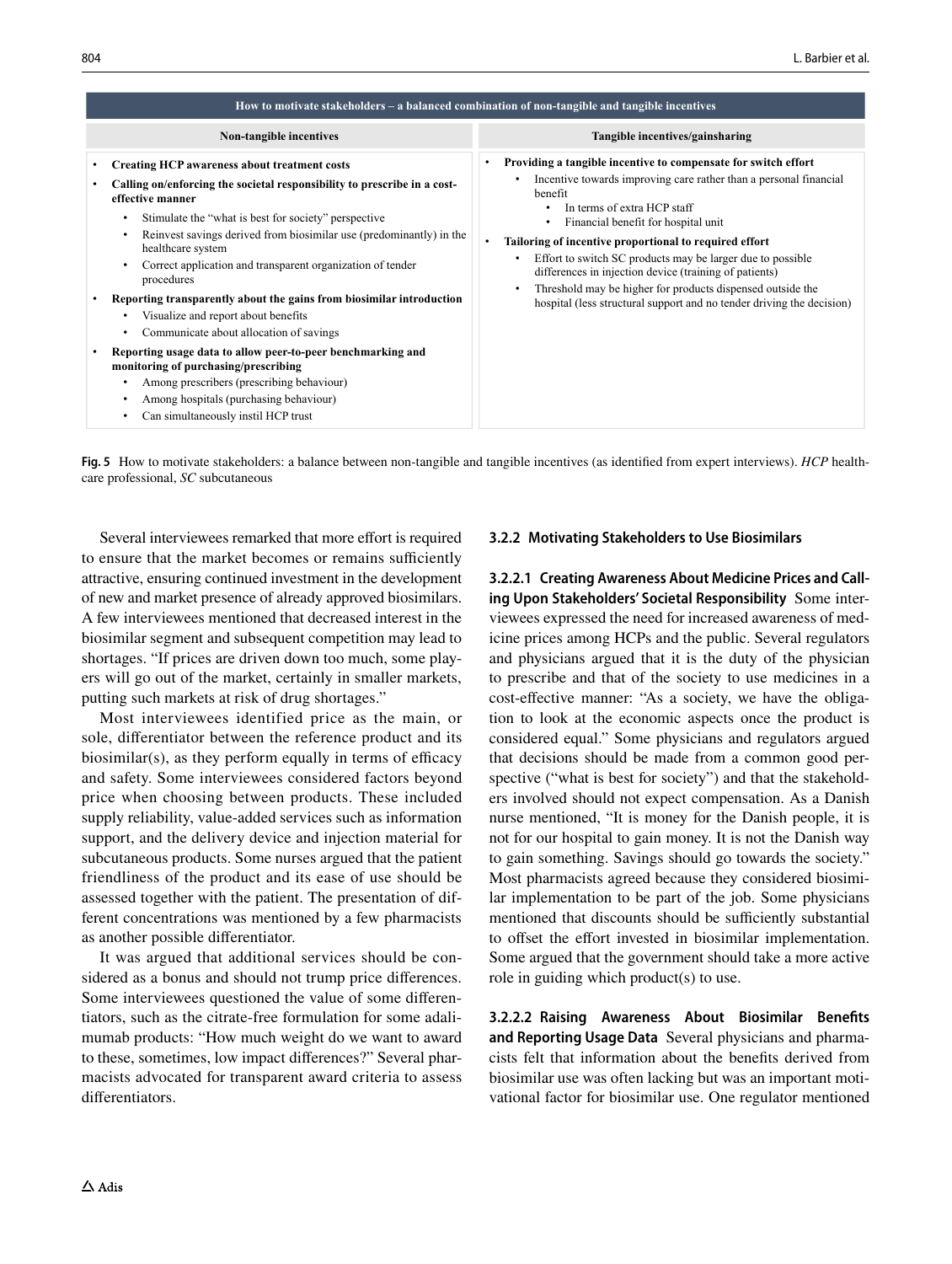that a powerful incentive for patients to use biosimilars would be increased patient access, but some nurses asserted that such arguments are not always convincing for patients: "You should treat patients at patient level and not tell them, 'You create access for many other patients worldwide.' It's not convincing." Several patients and nurses explained that it is difficult to persuade patients who are satisfied with their current treatment to switch. In contrast, one physician indicated that a few patients asked to be treated with the biosimilar. Earlier treatment access when using a biosimilar might be a more convincing incentive, as it could lead to a personal beneft for a patient. Overall, several interviewees across groups considered that the benefts derived from biosimilar use should be communicated more clearly: "As sustainability of healthcare is for all of us, we should try to stimulate education about the impact of biosimilars as much as possible."

Several patients mentioned that there is no tangible incentive for patients to use biosimilars when treatment is fully reimbursed and that the willingness to switch may be greater in settings where these medicines are only partly reimbursed. Furthermore, with regard to motivating patients, one Dutch interviewee mentioned that lowering the patient's 'own risk' insurance payment when agreeing to switch has been effective in the Netherlands.

Apart from improving awareness about biosimilar benefts, some physicians believed another stimulus for biosimilar use would be to transparently report biosimilar usage data among prescribers and hospitals, as this provides useful insights into colleague prescriber behaviour and, subsequently, gives confdence to less experienced stakeholders.

**3.2.2.3 Allocation of Savings: Balancing Societal and Stakeholder Benefts and the Need for Transparency** Some HCPs and patients felt that the savings should (partially) remain at the departmental level or within the therapeutic area that helped to realize the savings. Others were indiferent to the allocation level as long as savings were reinvested in healthcare. Some interviewees expressed concerns that savings would be reinvested towards structural or practical improvements (e.g. hospital infrastructure) and not towards patient care per se. Some argued that the government should decide on how to allocate savings. Overall, interviewees asked for transparency regarding the allocation of money saved.

**3.2.2.4 Providing Tangible Incentives When Switching: Applying a Gainsharing Model** Most physicians and nurses and some regulators considered that a tangible incentive would be appropriate to compensate stakeholders when biosimilar use requires significant HCP effort in terms of planning and time, i.e. when switching. Several regulators and HCPs considered that physicians lack the motivation to invest energy and time in a switch if the impact is solely on an overarching, more abstract, fnancial level. Furthermore, it was argued that the incentive should be proportional to the effort (e.g. a larger incentive for switching to a subcutaneous product, as this may require more time for injection device training). Most interviewees considered direct fnancial benefts on an individual level to be inappropriate but considered that allocating part of the realized savings to improving patient care, such as fnancial support for the hospital ward or hiring new staff (i.e. gainsharing), would be an adequate and acceptable stimulus. An additional nurse may help balance the extra workload and enable more active follow-up of the switch. Reinvesting some savings in increased monitoring to reassure patients was mentioned as another gainsharing example. Some physicians mentioned that publication opportunities may also be a motivator.

**3.2.2.5 Considerations for Incentive Design in Hospital vs. Ambulatory Care Settings** Several physicians highlighted that defning incentives for biosimilar implementation in ambulatory care, particularly in countries where these are not part of the hospital budget, can be challenging. Some interviewees deemed that in the hospital context, a tender would be a satisfactory lever, lessening the need for accompanying incentives. As some pharmacists explained, introducing a negative incentive by lowering the product reimbursement level (e.g. 80% of list price) by payers (such as in Belgium) motivated hospitals to organize competitive tenders, ensuring product acquisition costs below the lowered reimbursement limit.

# **4 Discussion**

This article is the second part of a study on European multistakeholder learnings about biosimilars. The article outlines the considerations of various stakeholders as to how to implement biosimilar switching and design incentives to stimulate biosimilar use and translates them into practical, overarching, and strategic recommendations (as shown in Table [1](#page-9-0)). The results of this study may support HCPs and policy makers when planning to improve biosimilar use in healthcare systems. We propose that actions be centred around the 11 key recommendations outlined in Table [1.](#page-9-0)

It is important to recognize that most of the expert considerations were related to their experience with anti-tumour necrosis factor products. Strategies should ideally be tailored to the treatment setting (hospital vs. ambulatory care, chronic vs. shorter-term treatment), product type (more simple biologicals vs. more complex mAbs), and patient needs. The other strengths and limitations of this study are described elsewhere [[8\]](#page-11-7).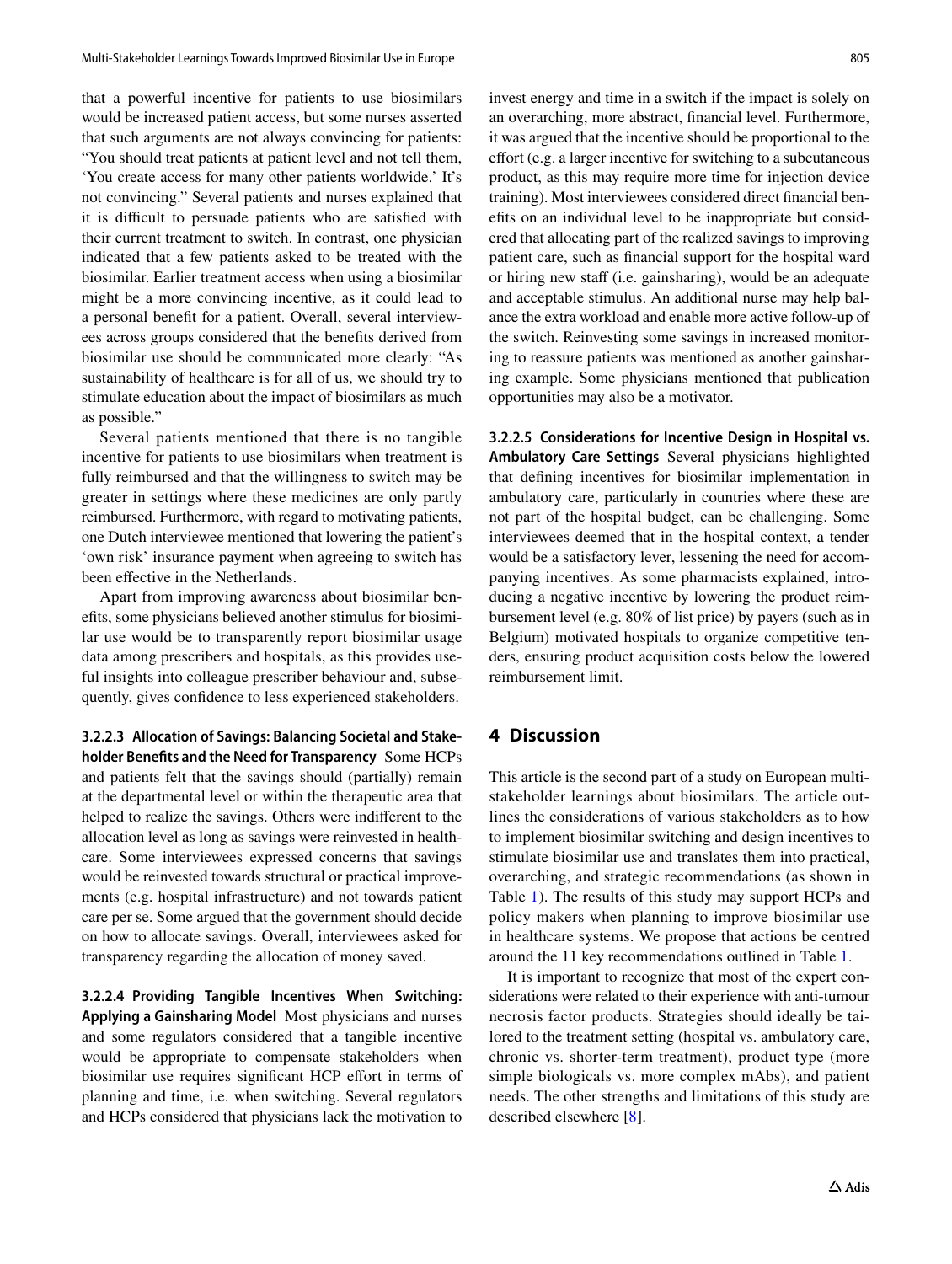<span id="page-9-0"></span>**Table 1** Multi-stakeholder recommendations—key points for decision makers and healthcare professionals in Europe

#### **Practical recommendations addressing acute/shorter-term HCP needs regarding switching, supporting HCP biosimilar use**

- 1. Communicating about results from RCTs, real-world studies, and clinical experiences regarding (multiple) switching
- 2. Providing a clear, one-voice EU overarching regulatory position regarding the interchangeability of biosimilars
- 3. Developing a multi-stakeholder implementation and communication protocol to guide switching in clinical practice
	- a. Guidance development on how to structurally organize a switch with involved stakeholders
	- b. Guidance development on communication strategies towards patients, limiting bias and mitigating a possible nocebo efect
	- c. Possibility to allow tailoring of strategies to the context of the treatment setting, product type, and individual patient needs (more detailed information provided in Fig. [2](#page-4-0))
- 4. Developing and applying a balanced combination of non-tangible and tangible incentives for physicians and other stakeholders to use biosimilars
	- a. Proportional tailoring of incentives to offset the stakeholder effort invested in biosimilar implementation (i.e. effort may be higher when switching subcutaneous products because of possible diferences between injection devices)
	- b. Application of a gainsharing agreement, reinvesting a part of the savings towards improving care and lowering the time and efort threshold associated with a switch by, for example, hiring additional staf

#### **Overarching recommendations regarding switching decisions**

- 5. Applying a pragmatic switch approach, considering the potential gains vs. longevity of treatment
- 6. Avoiding top-down organized switching, allowing and organizing stakeholder involvement, communication, and alignment

#### **Strategic recommendations towards long-term sustainable competition with biosimilar presence**

- 7. Raising awareness about medicine prices and stakeholders' societal responsibility to use and prescribe medicines in a cost-efective manner
- 8. Communicating publicly and actively about savings/advantages resulting from biosimilar use
- 9. Sharing of biosimilar uptake and prescribing data among hospitals and prescribers to allow peer-to-peer benchmarking
- 10. Reporting transparently about the allocation of savings resulting from biosimilar use
- 11. Developing policies with a long-term vision, beyond realizing short-term savings and with a focus towards creating a sustainable market with presence and competition of multiple suppliers

Tailoring of strategies to the specifc treatment setting, the product type, and stakeholder needs is desirable *HCPs* healthcare professionals, *RCTs* randomized controlled trials

In line with fndings from the considerable number of switch studies conducted over recent years  $[10, 11]$  $[10, 11]$  $[10, 11]$  $[10, 11]$ , the interviewed experts largely considered switching from a reference product to a biosimilar to be a part of clinical care. However, stakeholders indicated a need for guidance regarding multiple switching, as regulatory guidance predominantly focusses on a single switch from a reference product to a biosimilar, and a harmonized regulatory position about interchangeability across Europe is lacking [[10,](#page-11-0) [11,](#page-11-1) [18](#page-11-15)]. A clear Europe-wide one-voice regulatory position about interchangeability and switching is required to support stakeholders faced with switch decisions in Europe. Such a European position will require an active request by and collaboration between the national regulatory agencies, the EC, and the European Medicines Agency (EMA), and could be taken up by the Heads of Medicines Agencies. Also, data regarding multiple switching between reference products and biosimilars, and between biosimilars of the same reference product, have been reported [\[19](#page-11-16)[–25](#page-11-17)] and are likely to accumulate with increasing experience, which can further support stakeholders.

There was strong desire for the adoption of a structured and collaborative approach to implementing a switch. Furthermore, several switch experiences in clinical practice showed the benefts of using a managed switch programme in terms of cost savings while maintaining similar patient-reported outcomes [\[26,](#page-11-18) [27](#page-11-19)]. Opinions on how to involve the patient varied, and fnding an appropriate balance for sharing information was deemed challenging. Overall, tailoring communication to the individual patient was considered important.

As also mentioned in previous publications  $[28-31]$  $[28-31]$  $[28-31]$  $[28-31]$  $[28-31]$ , this study found that stakeholders are concerned about mandated switching, as this may result in worse patientperceived treatment outcomes because of a possible nocebo efect. Involving and aligning HCPs and patients when making switch decisions can positively affect acceptance and limit nocebo efects. Other strategies to mitigate a possible nocebo effect include delivering balanced information, focussing on treatment equality, explaining the reasons for and the benefts of a switch, and conveying the physician's trust in the biosimilar to the patient. As discussed in the frst article of this series, disseminating switch experiences may translate into increased HCP and patient trust [[8\]](#page-11-7).

Several strategies to increase stakeholder willingness to use biosimilars emerged from the interviews. Although opinions on how to design incentives diverged (and were also culturally influenced), incentives to offset the work associated with a switch were generally deemed necessary. A combination of non-tangible incentives (e.g. calling upon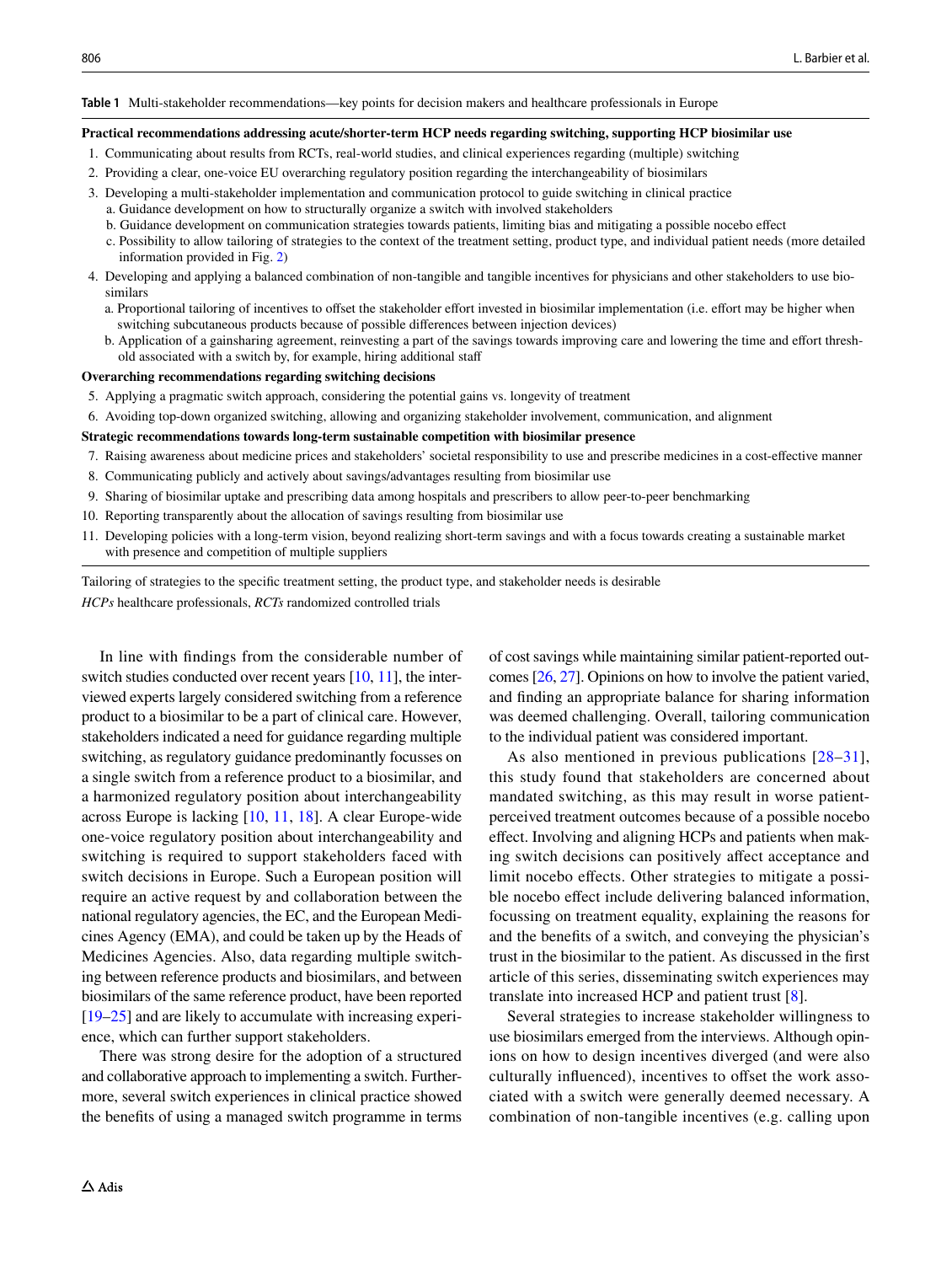societal responsibility and transparent reporting about savings allocation) and tangible incentives (e.g. extra staff) could be applied and tailored to the level of effort required in the local and societal context. Gainsharing agreements emerged as the preferred way to motivate stakeholders, as savings could partially serve to improve local clinical care. Visualizing and communicating clearly and transparently about biosimilar-related savings and how these are then allocated could improve stakeholder motivation.

As the learnings from this study primarily apply to the hospital context, future research could focus on switch and incentive approaches tailored to the ambulatory care setting.

# **5 Conclusion**

This study proposes practical and strategic measures to improve biosimilar implementation practices and increase the willingness of stakeholders to use biosimilars based on insights from diferent stakeholder groups (patients, physicians, pharmacists, nurses, and regulators). Suggested solutions included applying a structured switch and communication strategy, implementing a combination of non-tangible and tangible stakeholder incentives, and actively providing information regarding the benefts of biosimilar use. The recommendations from this study can support HCPs with biosimilar use and decision makers with designing biosimilar policies and stakeholder incentives.

**Acknowledgements** The authors thank the interviewees for their willingness to participate and share their insights. The authors would also like to thank S. Ozcicek, S. Pinoy, L. Stragier, and C. Vanneste for their help with conducting and processing interviews.

**Author contributions** All authors contributed to the study conception and design. LB conducted the structured literature review. LB and four pharmacy students conducted and coded the interviews. LB analysed the literature and interview data and prepared the frst draft of the manuscript. All authors reviewed and commented on the manuscript. All authors read and approved the fnal manuscript. No data, fgures, or tables have been published previously, and the manuscript is not under consideration elsewhere.

### **Declarations**

**Funding** This manuscript was funded by the KU Leuven Fund on Market Analysis of Biologics and Biosimilars following Loss of Exclusivity (MABEL Fund).

**Conflict of interest** IH, SS, and AGV are founders of the MABEL Fund. AGV is involved in consulting, advisory work, and speaking engagements for a number of companies, including AbbVie, Accord, Amgen, Biogen, Fresenius/Kabi, Medicines for Europe, Pfizer/Hospira, Mundipharma, Roche, Novartis, Sandoz, and Boehringer Ingelheim. SS was involved in a stakeholder roundtable on biologics and biosimilars sponsored by Amgen, Pfzer, and MSD. He has participated in advisory board meetings for Pfzer and Amgen and contributed to studies on biologics and biosimilars for Hospira, Celltrion, Mundipharma, and Pfzer. IH and LB have no conficts of interest that are directly relevant to the content of this article.

**Ethics approval** Ethics approval was obtained from the Education-Guidance Committee for Medical Ethics in delegation of the Ethics Committee of UZ/KU Leuven (MP001375, Belgium).

**Consent to participate** All interviewees provided their written informed consent to participate in the study.

**Consent for publication** All interviewees provided their written informed consent for us to use the coded data of their interview for publication in scientifc journals.

**Data availability** The interview data are not publicly available as they contain information that could compromise interviewees' privacy and consent.

**Code availability** Not applicable.

**Open Access** This article is licensed under a Creative Commons Attribution-NonCommercial 4.0 International License, which permits any non-commercial use, sharing, adaptation, distribution and reproduction in any medium or format, as long as you give appropriate credit to the original author(s) and the source, provide a link to the Creative Commons licence, and indicate if changes were made. The images or other third party material in this article are included in the article's Creative Commons licence, unless indicated otherwise in a credit line to the material. If material is not included in the article's Creative Commons licence and your intended use is not permitted by statutory regulation or exceeds the permitted use, you will need to obtain permission directly from the copyright holder. To view a copy of this licence, visit <http://creativecommons.org/licenses/by-nc/4.0/>.

# **References**

- <span id="page-10-0"></span>1. IQVIA. Advancing biosimilar sustainability in Europe—a multistakeholder assessment. 2018. [https://www.iqvia.com/insights/](https://www.iqvia.com/insights/the-iqvia-institute/reports/advancing-biosimilar-sustainability-in-europe) [the-iqvia-institute/reports/advancing-biosimilar-sustainability](https://www.iqvia.com/insights/the-iqvia-institute/reports/advancing-biosimilar-sustainability-in-europe)[in-europe](https://www.iqvia.com/insights/the-iqvia-institute/reports/advancing-biosimilar-sustainability-in-europe).
- <span id="page-10-1"></span>2. IQVIA. The impact of biosimilar competition in Europe. 2018. [https://ec.europa.eu/docsroom/documents/31642/attachments/1/](https://ec.europa.eu/docsroom/documents/31642/attachments/1/translations/en/renditions/native) [translations/en/renditions/native](https://ec.europa.eu/docsroom/documents/31642/attachments/1/translations/en/renditions/native).
- <span id="page-10-3"></span>3. European Medicines Agency. Biosimilar medicines. [https://www.](https://www.ema.europa.eu/en/medicines/field_ema_web_categories%253Aname_field/Human/ema_group_types/ema_medicine/field_ema_med_status/authorised-36/ema_medicine_types/field_ema_med_biosimilar/search_api_aggregation_ema_medicine_types/field_ema_med_biosim) [ema.europa.eu/en/medicines/feld\\_ema\\_web\\_categories%253An](https://www.ema.europa.eu/en/medicines/field_ema_web_categories%253Aname_field/Human/ema_group_types/ema_medicine/field_ema_med_status/authorised-36/ema_medicine_types/field_ema_med_biosimilar/search_api_aggregation_ema_medicine_types/field_ema_med_biosim) [ame\\_feld/Human/ema\\_group\\_types/ema\\_medicine/feld\\_ema\\_](https://www.ema.europa.eu/en/medicines/field_ema_web_categories%253Aname_field/Human/ema_group_types/ema_medicine/field_ema_med_status/authorised-36/ema_medicine_types/field_ema_med_biosimilar/search_api_aggregation_ema_medicine_types/field_ema_med_biosim) [med\\_status/authorised-36/ema\\_medicine\\_types/feld\\_ema\\_med\\_](https://www.ema.europa.eu/en/medicines/field_ema_web_categories%253Aname_field/Human/ema_group_types/ema_medicine/field_ema_med_status/authorised-36/ema_medicine_types/field_ema_med_biosimilar/search_api_aggregation_ema_medicine_types/field_ema_med_biosim) [biosimilar/search\\_api\\_aggregation\\_ema\\_medicine\\_types/feld](https://www.ema.europa.eu/en/medicines/field_ema_web_categories%253Aname_field/Human/ema_group_types/ema_medicine/field_ema_med_status/authorised-36/ema_medicine_types/field_ema_med_biosimilar/search_api_aggregation_ema_medicine_types/field_ema_med_biosim) [\\_ema\\_med\\_biosim](https://www.ema.europa.eu/en/medicines/field_ema_web_categories%253Aname_field/Human/ema_group_types/ema_medicine/field_ema_med_status/authorised-36/ema_medicine_types/field_ema_med_biosimilar/search_api_aggregation_ema_medicine_types/field_ema_med_biosim). Accessed 12 Jun 2020.
- <span id="page-10-4"></span>4. IQVIA. The impact of biosimilar competition in Europe. 2019. [https://ec.europa.eu/docsroom/documents/38461/attachments/1/](https://ec.europa.eu/docsroom/documents/38461/attachments/1/translations/en/renditions/native) [translations/en/renditions/native](https://ec.europa.eu/docsroom/documents/38461/attachments/1/translations/en/renditions/native).
- <span id="page-10-2"></span>5. Simon Kucher & Partners. Payers' price & market access policies supporting a sustainable biosimilar medicines market. 2016. [https](https://www.medicinesforeurope.com/wp-content/uploads/2016/09/Simon-Kucher-2016-Policy-requirements-for-a-sustainable-biosimilar-market-FINAL-report_for-publication2.pdf) [://www.medicinesforeurope.com/wp-content/uploads/2016/09/](https://www.medicinesforeurope.com/wp-content/uploads/2016/09/Simon-Kucher-2016-Policy-requirements-for-a-sustainable-biosimilar-market-FINAL-report_for-publication2.pdf) [Simon-Kucher-2016-Policy-requirements-for-a-sustainable-biosi](https://www.medicinesforeurope.com/wp-content/uploads/2016/09/Simon-Kucher-2016-Policy-requirements-for-a-sustainable-biosimilar-market-FINAL-report_for-publication2.pdf) [milar-market-FINAL-report\\_for-publication2.pdf.](https://www.medicinesforeurope.com/wp-content/uploads/2016/09/Simon-Kucher-2016-Policy-requirements-for-a-sustainable-biosimilar-market-FINAL-report_for-publication2.pdf)